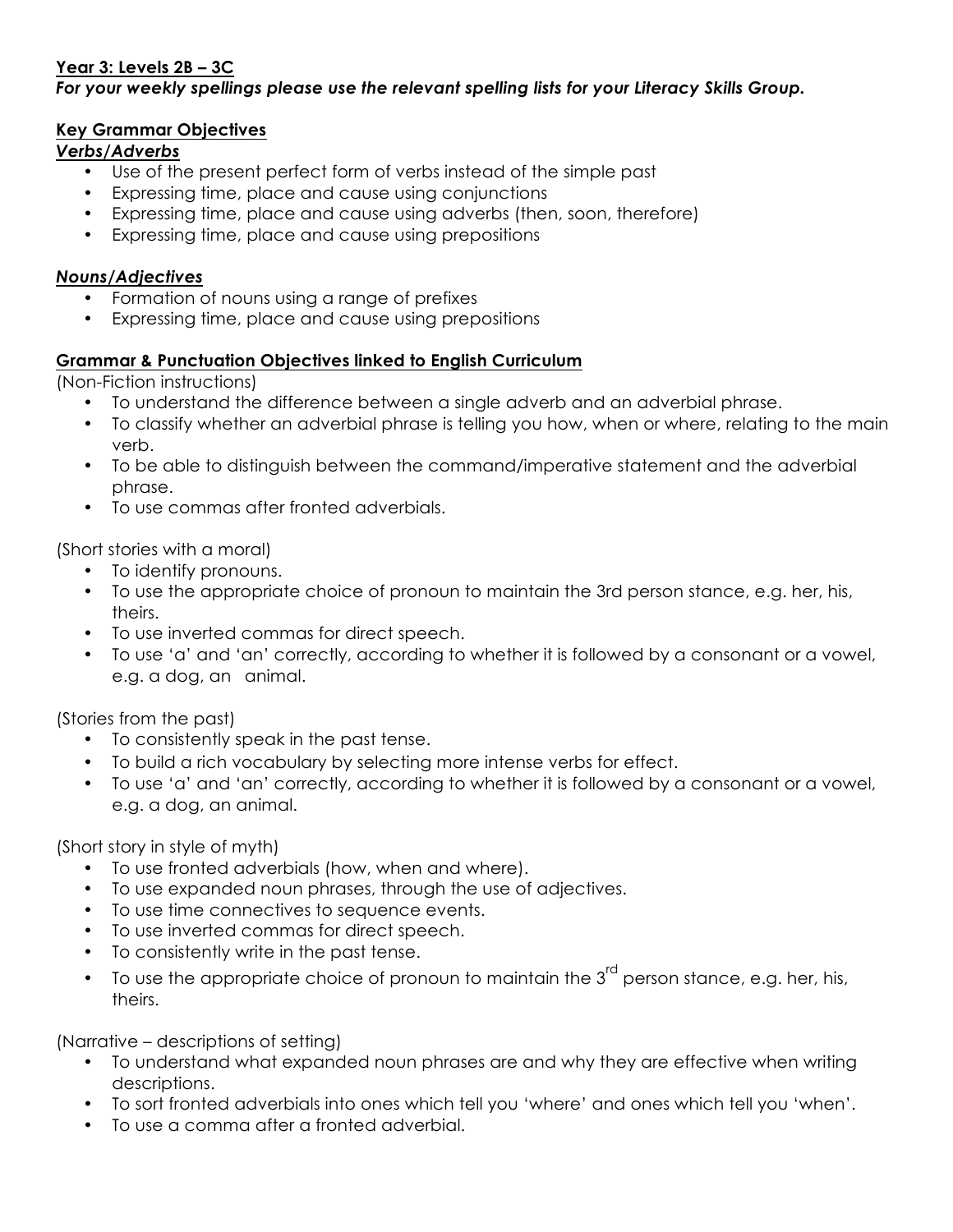• To identify expanded noun phrases, by identifying the noun and the adjectives and prepositions which refer to it.

(Persuasive Writing)

- To know what a clause is.
- To identify clauses in complex sentences.
- To identify and use commas to separate clauses.
- To use exclamation marks and questions marks for persuasive effect.
- To identify and use assertions as openers e.g. Surely... You must agree...

(Explanations)

- To identify where the text changes from impersonal to personal, through the use of pronouns and to explain why a writer would do this.
- To identify the 'cause' and 'effect' parts (clauses) within a sentence.
- To identify the causal connectives which link to the cause and the effect.
- To construct cause and effect sentences, using causal connectives.
- To understand that different causal connectives determine the order of the 'cause' and 'effect' within a sentence.
- To use a comma after a fronted adverbial.

(Stories)

- To create complex sentences with adverbial openers (how, when and where).
- To use comas after fronted adverbials.
- To vary sentence length for effect, e.g. to build up tension/excitement, describe settings, etc.
- To use rhetorical questions to follow the main characters thoughts and build tension/excitement.
- To use exclamation marks and ellipses to build tension/excitement.
- To use the present perfect form of verbs instead of the simple past in dialogue, e.g*. He has gone out to play* rather than *He went out to play.*

# (Poetry)

- To investigate the use of commas in classical poetry.
- To identify archaic contractions and the whole words which they represent.

(Non-chronological report)

- To identify and include connectives which are used to add additional information.
- To identify and use temporal and prepositional openers (adverbial openers which say 'where').
- To identify and use additional connectives.
- To use brackets and question marks to address the reader, e.g. ...(that's a nice job for someone)...
- To write consistently in the past tense.
- To know what a clause is.
- To identify clauses in sentences.
- To identify and use commas to separate clauses.

(Information text – report about a chosen author)

- To know what a clause is.
- To know what a subordinate clause is.
- To use commas to separate clauses in a sentence.
- To use the connectives if, when and because to create subordinate clauses.

## (Letters)

• To use additional and illustrating connectives to put across your point of view.